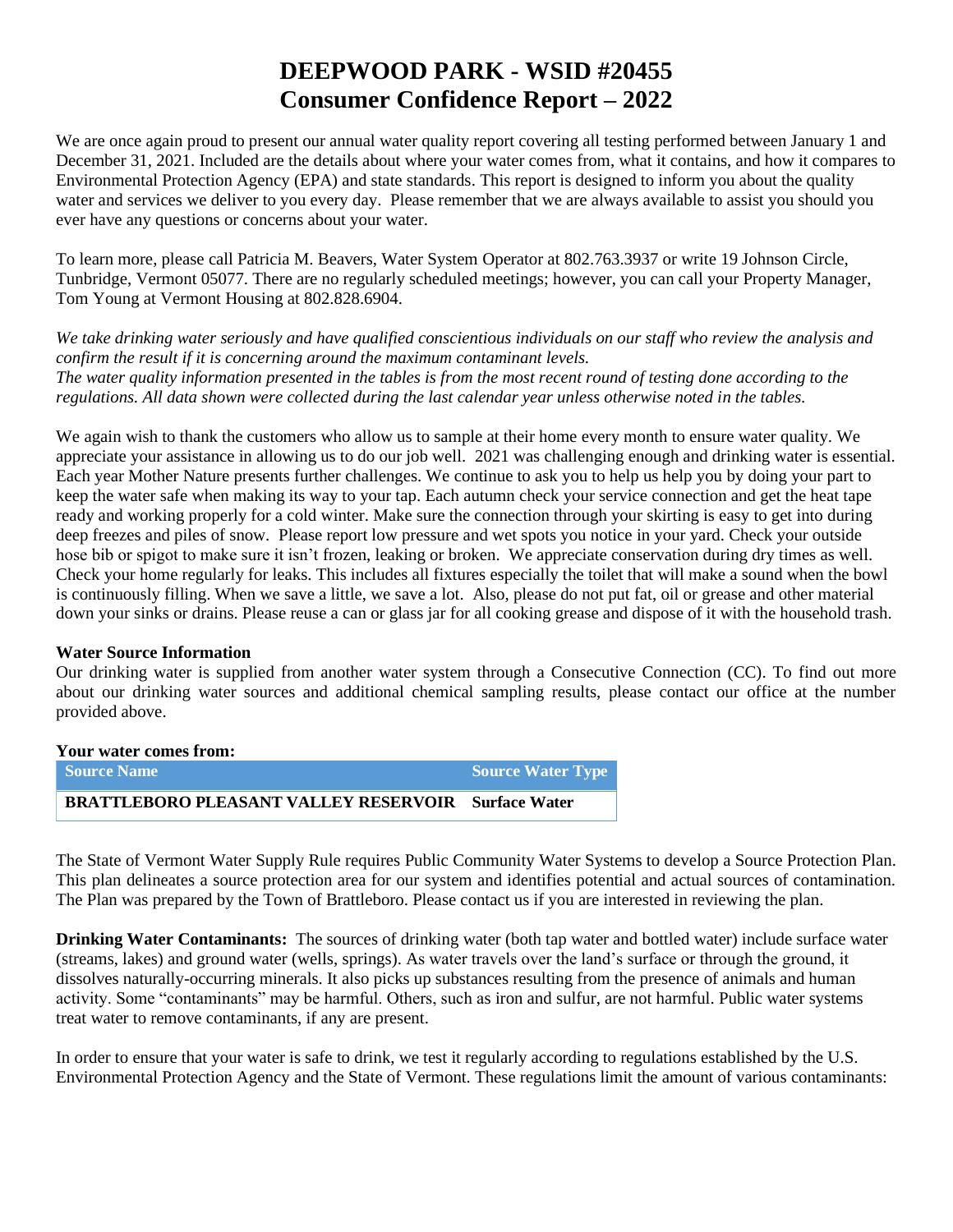*Microbial contaminants*, such as viruses and bacteria, which may come from sewage treatment plants, septic systems, agricultural livestock operations and wildlife.

*Inorganic contaminants*, such as salts and metals, which can be naturally-occurring or result from urban storm water runoff, industrial or domestic wastewater discharges, oil and gas production, mining or farming.

*Pesticides and herbicides*, may come from a variety of sources such as storm water run-off, agriculture, and residential users.

*Radioactive contaminants*, which can be naturally occurring or the result of mining activity

*Organic contaminants*, including synthetic and volatile organic chemicals, which are by-products of industrial processes and petroleum production, and also come from gas stations, urban storm water run-off, and septic systems.

## Water Quality Data

The table below lists all the drinking water contaminants that we detected during the past year. It also includes the date and results of any contaminants that we detected within the past five years if tested less than once a year. The presence of these contaminants in the water does not necessarily show that the water poses a health risk.

**Terms and abbreviations** - In this table you may find terms you might not be familiar with. To help you better understand these terms we have provided the following definitions:

**Action Level (AL):** The concentration of a contaminant which, if exceeded, triggers treatment or other requirements which a water system must follow.

Level 1 Assessment: A level 1 Assessment is a study of the water system to identify potential problems and determine (if possible) why total coliform bacteria have been found in our water system.

**Level 2 Assessment:** A Level 2 Assessment is a very detailed study of the water system to identify potential problems and determine (if possible) why an E. coli MCL violation has occurred and/or why total coliform bacteria have been found in our water system on multiple occasions.

**Locational Running Annual Average (LRAA):** The average of sample analytical results for samples taken at a particular monitoring location during four consecutive calendar quarters.

**Maximum Contamination Level (MCL):** The "Maximum Allowed" MCL is the highest level of a contaminant that is allowed in drinking water. MCL's are set as close to the MCLG's as feasible using the best available treatment technology.

**Maximum Contamination Level Goal (MCLG):** The "Goal" is the level of a contaminant in drinking water below which there is no known or expected risk to human health. MCLG's allow for a margin of safety. **Maximum Residual Disinfectant Level (MRDL):** The highest level of a disinfectant allowed in drinking water. Addition a disinfectant may help control microbial contaminants.

**Maximum Residual Disinfectant Level Goal (MRDLG):** The level of a drinking water disinfectant below which there is no known or expected risk to health. MRDLGs do not reflect the benefits of disinfectants in controlling microbial contaminants.

**Nephelometric Turbidity Unit (NTU):** NTU is a measure of the clarity of water. Turbidity in excess of 5 NTU is just noticeable to the average person.

Parts per million (ppm) or Milligrams per liter (mg/l): (one penny in ten thousand dollars)

**Parts per billion (ppb) or Micrograms per liter (ug/l):** (one penny in ten million dollars)

**Parts per trillion (ppt) or Nanograms per liter (ng/l):** (one penny in ten billion dollars)

**Picocuries per liter (pCi/L):** a measure of radioactivity in water

**Running Annual Average (RAA):** The average of 4 consecutive quarters (when on quarterly monitoring); values in table represent the highest RAA for the year.

**Treatment Technique (TT):** A required process intended to reduce the level of a contaminant in drinking water.

**90th Percentile:** Ninety percent of the samples are below the action level. (Nine of ten sites sampled were at or below this level).

**Per- and polyfluoroalkyl substances (PFAS):** a group of over 4,000 human-made chemicals (they do not occur naturally) that have been used in industry and consumer products worldwide and includes:

**(PFNA): Perfluorononanoic Acid**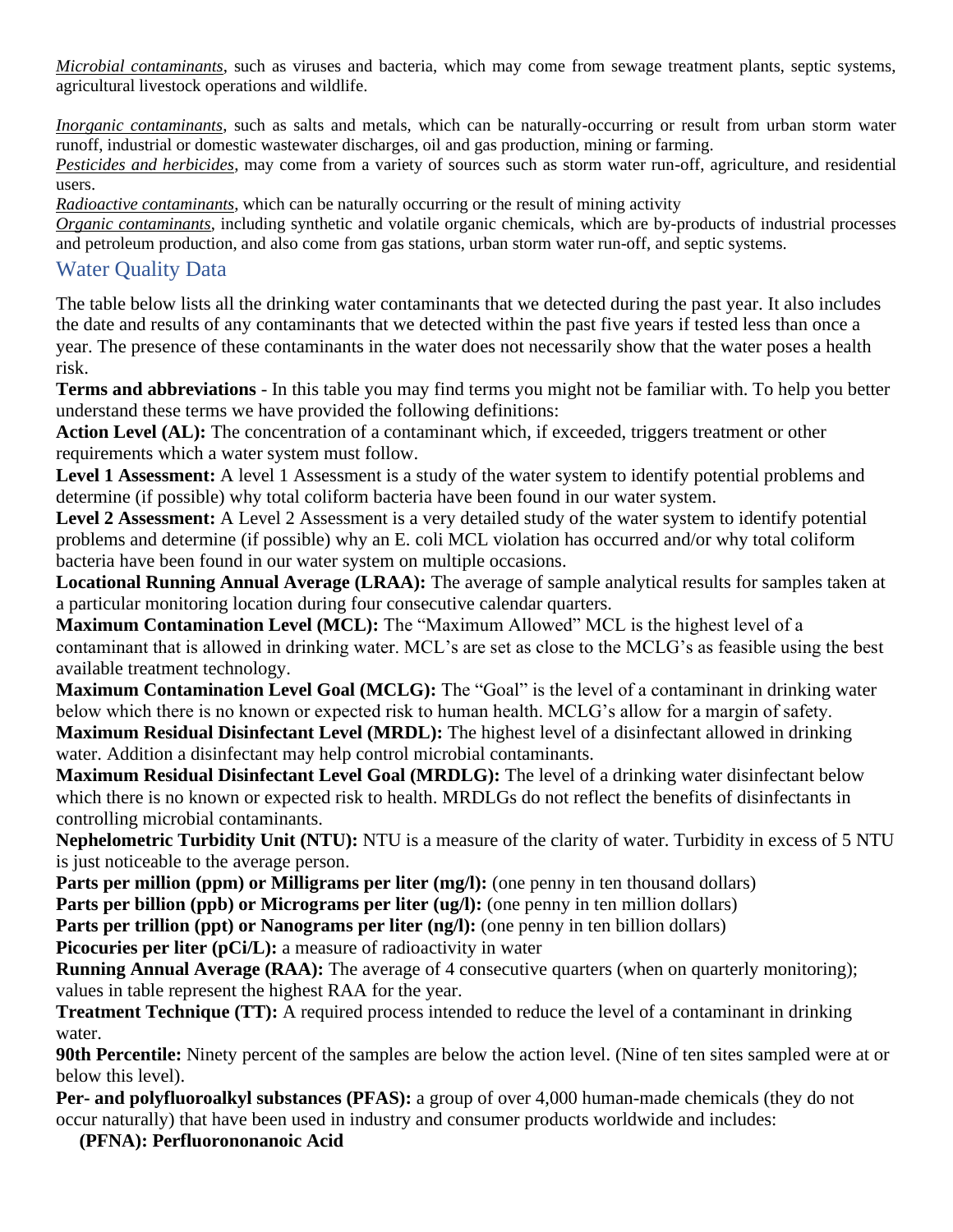**(PFOA): Perfluorooctanoic Acid (PFOS): Perfluorooctane Sulfonic Acid (PFHpA): Perfluoroheptanoic Acid (PFHxS): Perfluorohexane Sulfonic Acid (11Cl-PF3OUdS): 11-Chloroeicosafluoro-3-oxaundecane-1-sulfonic Acid (9Cl-PF3ONS): 9-Chlorohexadecafluoro-3-oxanonane-1-sulfonic Acid (DONA): 4,8-Dioxa-3H-perfluorononanoic Acid (HFPO-DA): Hexafluoropropylene Oxide Dimer Acid (NEtFOSAA): N-ethyl perfluorooctanesulfonamidoacetic Acid (NMeFOSAA): N-methyl perfluorooctanesulfonamidoacetic Acid (PFBS): Perfluorobutane Sulfonic Acid (PFDA): Perfluorodecanoic Acid (PFDoA): Perfluorododecanoic Acid (PFHxA): Perfluorohexanoic Acid (PFTA): Perfluorotetradecanoic Acid (PFTrDA): Perfluorotridecanoic Acid (PFUnA): Perfluoroundecanoic Acid**

## Detected Contaminants DEEPWOOD PARK

| Disinfection Residual   RAA   RANGE |                                 |          |  | Unit   MRDL   MRDLG   Typical Source |
|-------------------------------------|---------------------------------|----------|--|--------------------------------------|
|                                     |                                 |          |  |                                      |
| Chlorine                            | $0.625 \mid 0.500 - 0.700 \mid$ | $mg/l$ 4 |  | Water additive to control microbes   |

|                                | <b>Collection</b> | <b>Highest</b> |        |     |    |   |                                    |
|--------------------------------|-------------------|----------------|--------|-----|----|---|------------------------------------|
| <b>Disinfection ByProducts</b> | Year              | <b>LRAA</b>    | Range  |     |    |   | Unit   MCL   MCLG   Typical Source |
|                                |                   |                |        |     |    |   |                                    |
| <b>Total Trihalomethanes</b>   | 2021              | 41             | $41 -$ | ppb | 80 | 0 | By-product of drinking water       |
|                                |                   |                | 41     |     |    |   | chlorination                       |
| <b>Total Haloacetic Acids</b>  | 2021              | 40             | $40 -$ | ppb | 60 | 0 | By-product of drinking water       |
| (HAA5)                         |                   |                | 40     |     |    |   | chlorination                       |

| <b>Lead and</b><br><b>Copper</b> | <b>Collection</b><br>Year | 90th<br><b>Percentile</b> | Range       | Unit $\vert$ AL* |     | <b>Sites</b><br><b>Over</b><br><b>AL</b> | <b>Typical Source</b>                                                                                        |
|----------------------------------|---------------------------|---------------------------|-------------|------------------|-----|------------------------------------------|--------------------------------------------------------------------------------------------------------------|
|                                  |                           |                           |             |                  |     |                                          |                                                                                                              |
| Lead                             | 2021                      | 0                         | $0 - 0$     | ppb              | 15  | 0                                        | Corrosion of household plumbing systems;<br>Erosion of natural deposits                                      |
| Copper                           | 2021                      | 0.029                     | 0 -<br>0.03 | ppm              | 1.3 | 0                                        | Corrosion of household plumbing systems;<br>Erosion of natural deposits; Leaching from<br>wood preservatives |

\*The lead and copper AL (Action Level) exceedance is based on the 90th percentile concentration, not the highest detected result.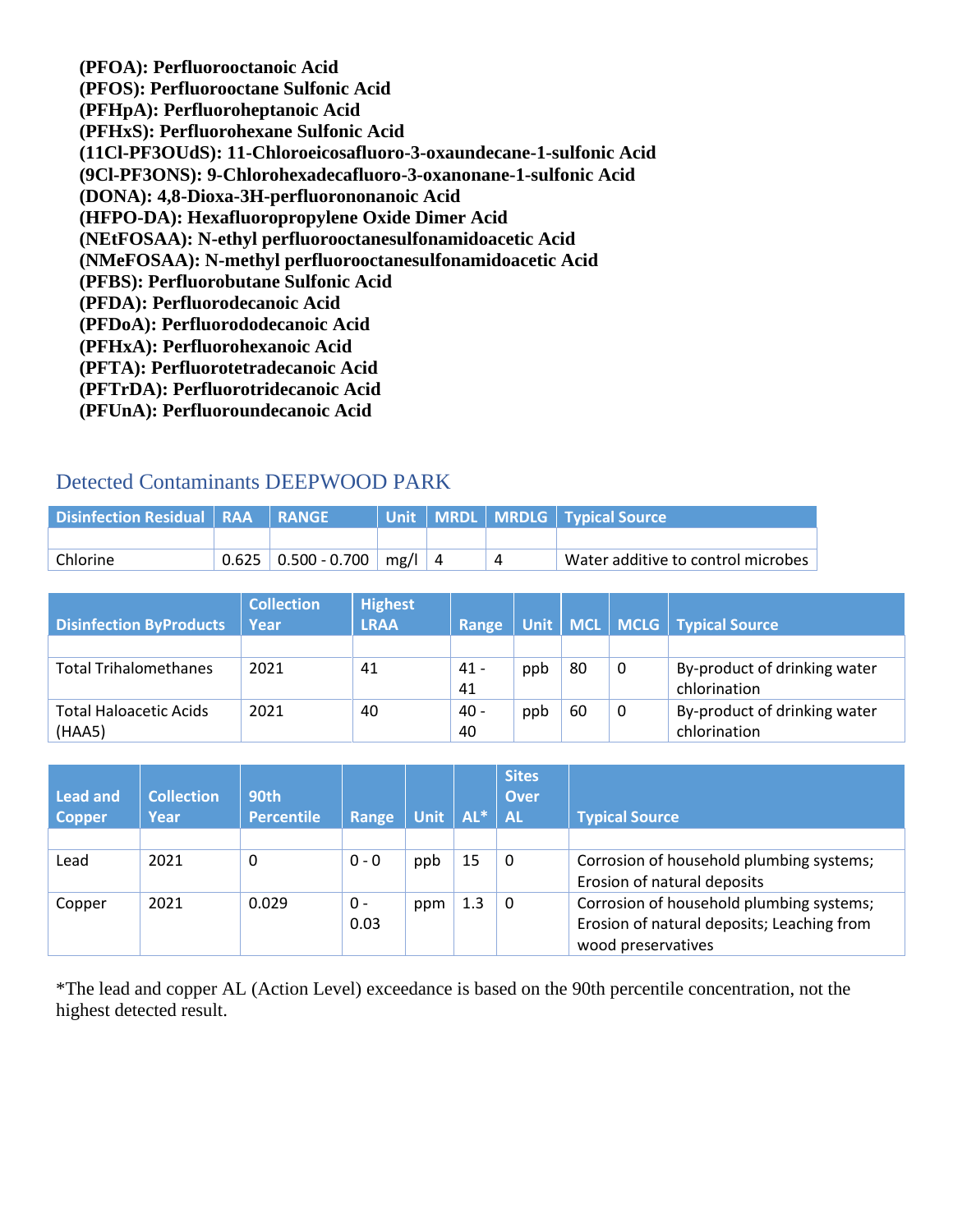# Health Information Regarding Drinking Water

Some people may be more vulnerable to contaminants in drinking water than the general population. Immunocompromised persons such as persons with cancer undergoing chemotherapy, persons who have undergone organ transplants, people with HIV/AIDS or other immune system disorders, some elderly, and infants, can be particularly at risk from infections. These people should seek advice about drinking water from their health care providers. EPA/CDC guidelines on appropriate means to lessen the risk of infection by cryptosporidium and other microbiological contaminants are available from EPA's Safe Drinking Water Hotline (1-800-426-4791). Drinking water, including bottled water, may reasonably be expected to contain at least small amounts of some contaminants. The presence of contaminants does not necessarily indicate that the water poses a health risk. More information about contaminants and potential health effects can be obtained by calling the Safe Drinking Water Hotline.

If present, elevated levels of lead can cause serious health problems, especially for pregnant women and young children. Lead in drinking water is primarily from materials and components associated with service lines and home plumbing. DEEPWOOD PARK is responsible for providing high quality drinking water, but cannot control the variety of materials used in plumbing components. When your water has been sitting for several hours, you can minimize the potential for lead exposure by flushing your tap for 30 seconds to 2 minutes before using water for drinking or cooking. If you are concerned about lead in your drinking water, you may wish to have your water tested. Information on lead in drinking water, testing methods, and steps you can take to minimize exposure is available from the Safe Drinking Water Hotline or at [http://www.epa.gov/safewater/lead.](http://www.epa.gov/safewater/lead)

## Distribution Information

*Please share this information with all the other people who drink this water, especially those who may not have received this notice directly (for example, people in apartments, nursing homes, schools, and businesses). You can do this by posting this notice in a public place and distributing copies by hand or mail.*

#### **Per- and Polyfluoroalkyl Substances (PFAS) are contaminants you may see reported in your Consumer Confidence Report (CCR) for the first time. What are PFAS?**

PFAS are a group of over 4,000 human-made chemicals (they do not occur naturally) that have been used in industry and consumer products worldwide since at least the 1950s. These chemicals are used to make household and commercial products that resist heat and chemical reactions and repel oil, stains, grease, and water. Some common products that may contain PFAS include non-stick cookware, water-resistant clothing and materials, cleaning products, cosmetics, food packaging materials, and some personal care products. Due to their resilient chemical nature, they don't readily degrade once they are released into the environment. In addition, the common use of these chemicals in industry and consumer products has led to their widespread impact on the environment. The impact of these chemicals on your drinking water continues to be studied. **Why are PFAS being tested in my drinking water?**

In May 2019, Act 21 (S.49), an act relating to the regulation of per- and polyfluoroalkyl substances (PFAS) in drinking and surface waters, was signed by Governor Scott. This Act provides a comprehensive framework to identify PFAS contamination and to issue new rules to regulate PFAS levels in drinking water.

#### **What if PFAS have been detected in my drinking water?**

Act 21 set an interim standard for the detected concentration of five PFAS in drinking water, or the combined concentration of any of the 5 PFAS, which should not exceed **20 parts per trillion (ppt).** The interim standard is based on the Health Advisory established by the Vermont Department of Health.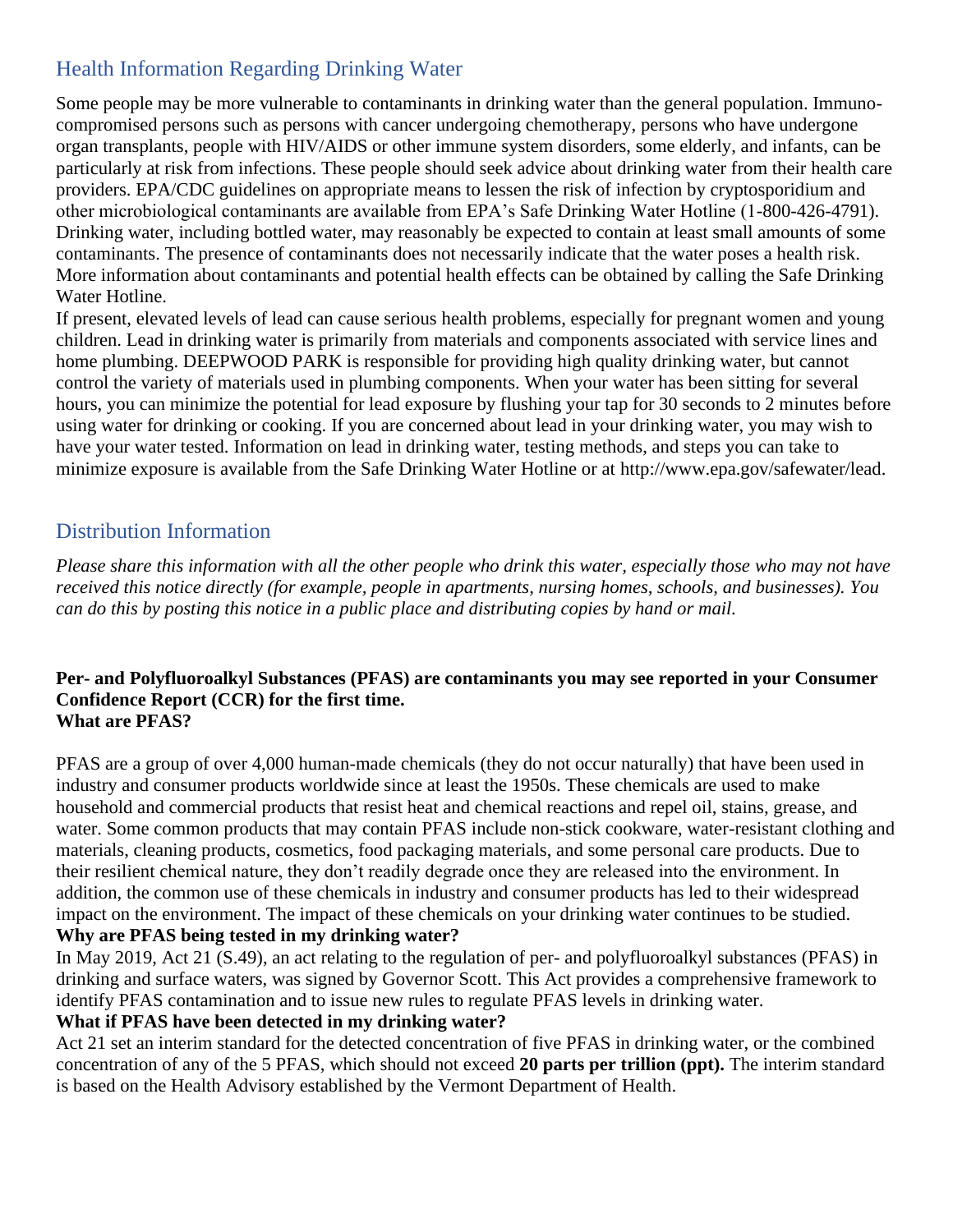The five PFAS are: **(PFNA):** Perfluorononanoic Acid **(PFOA):** Perfluorooctanoic Acid **(PFOS):** Perfluorooctane Sulfonic Acid **(PFHpA):** Perfluoroheptanoic Acid **(PFHxS):** Perfluorohexane Sulfonic Acid

If your water has been tested and the **sum any of the five PFAS listed above is confirmed to exceed 20 ppt**, a Do Not Drink notice will be issued informing you not to use your water for drinking or cooking, brushing teeth, making ice cubes, making baby formula, washing fruits and vegetables or any other consumptive use. You will be advised to use another source of water for consumption which may include bottled water. An additional 13 PFAS were required to be tested for, per Act 21. These additional 13 PFAS, listed below,

currently do not have an established health-based standard and are not counted toward the combined standard of 20 ppt:

 **(11Cl-PF3OUdS):** 11-Chloroeicosafluoro-3-oxaundecane-1-sulfonic Acid **(9Cl-PF3ONS):** 9-Chlorohexadecafluoro-3-oxanonane-1-sulfonic Acid **(DONA):** 4,8-Dioxa-3H-perfluorononanoic Acid **(HFPO-DA):** Hexafluoropropylene Oxide Dimer Acid **(NEtFOSAA):** N-ethyl perfluorooctanesulfonamidoacetic Acid **(NMeFOSAA):** N-methyl perfluorooctanesulfonamidoacetic Acid **(PFBS):** Perfluorobutane Sulfonic Acid **(PFDA):** Perfluorodecanoic Acid **(PFDoA):** Perfluorododecanoic Acid **(PFHxA):** Perfluorohexanoic Acid **(PFTA):** Perfluorotetradecanoic Acid **(PFTrDA):** Perfluorotridecanoic Acid **(PFUnA):** Perfluoroundecanoic Acid

#### **Where can I learn more about PFAS in drinking water?**

For information about the health effects of PFAS, please visit [www.healthvermont.gov/water/pfas](../../../Downloads/www.healthvermont.gov/water/pfas) or call the Vermont Department of Health at 1-800-439-8550. If you have specific health concerns, contact your health care provider.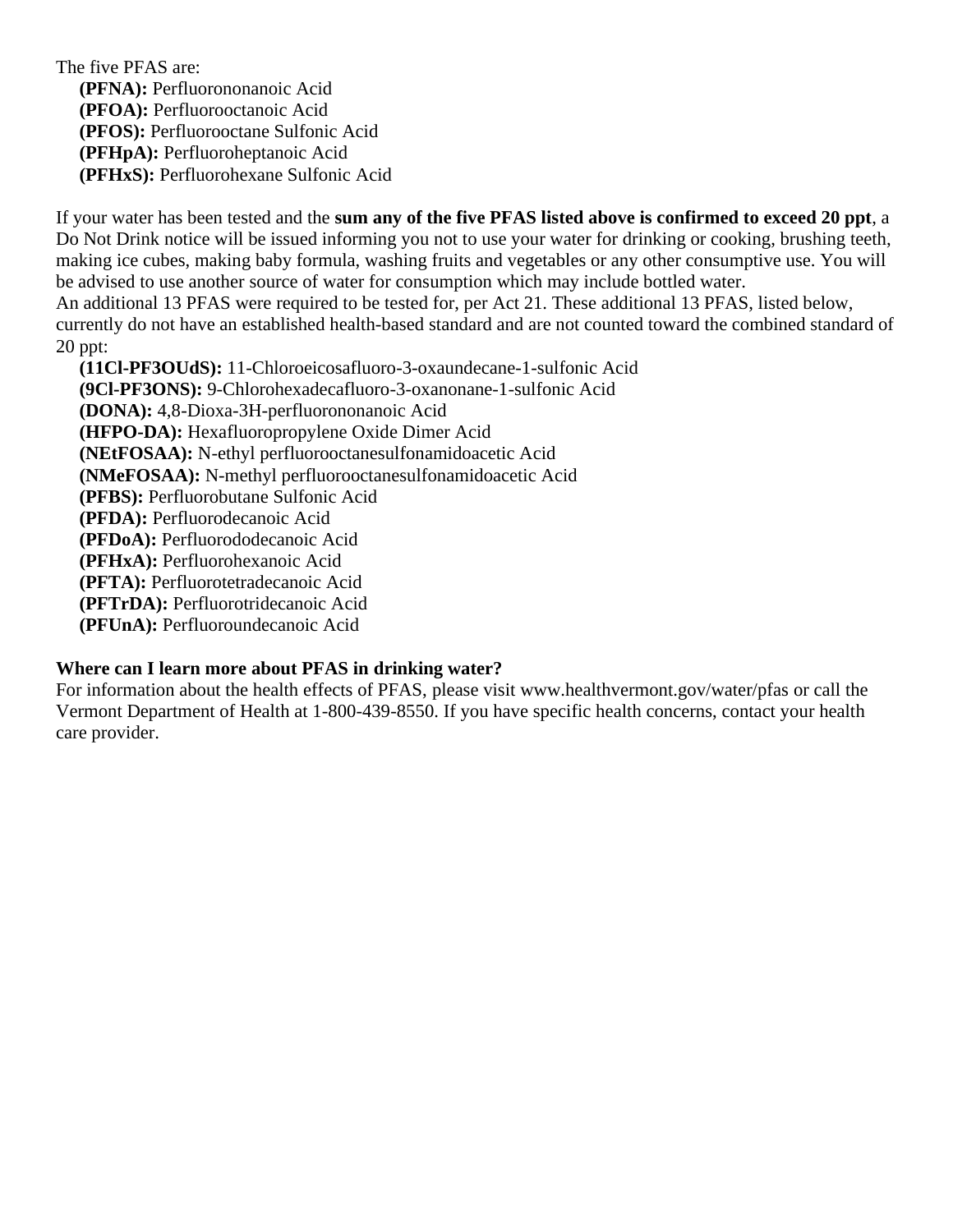# **We purchase water from the Brattleboro Water Department. Below is a list of their water detections in 2021**

# Detected Contaminants BRATTLEBORO WATER DEPT

| Disinfection Residual   RAA   RANGE |                         |          |  | Unit   MRDL   MRDLG   Typical Source <sup> </sup> |
|-------------------------------------|-------------------------|----------|--|---------------------------------------------------|
| Chlorine                            | $0.835$   0.150 - 1.360 | $mg/ $ 4 |  | Water additive to control microbes                |
|                                     |                         |          |  |                                                   |

| <b>Chemical</b><br><b>Contaminants</b> | <b>Collection</b><br><b>Date</b> | <b>Highest</b><br><b>Value</b> | Range            | Unit |    |    | MCL   MCLG   Typical Source                                                                       |
|----------------------------------------|----------------------------------|--------------------------------|------------------|------|----|----|---------------------------------------------------------------------------------------------------|
| Nitrate                                | 08/24/2021                       | 0.1                            | $0.054 -$<br>0.1 | ppm  | 10 | 10 | Runoff from fertilizer use; Leaching<br>from septic tanks, sewage; Erosion of<br>natural deposits |
|                                        |                                  |                                |                  |      |    |    |                                                                                                   |

| <b>Radionuclides</b>    | <b>Collection</b><br><b>Date</b> | <b>Highest</b><br><b>Value</b> | Range     | <b>Unit</b> |   | MCL MCLG   Typical Source |
|-------------------------|----------------------------------|--------------------------------|-----------|-------------|---|---------------------------|
|                         |                                  |                                |           |             |   |                           |
| Combined Radium (-226 & | 03/03/2020                       | 0.204                          | $0.204 -$ | pCi/L       | 0 | Erosion of natural        |
| $-228$                  |                                  |                                | 0.204     |             |   | deposits                  |
| Radium-226              | 03/03/2020                       | 0.204                          | $0.204 -$ | pCi/L       | 0 | Erosion of natural        |
|                         |                                  |                                | 0.204     |             |   | deposits                  |

| <b>Disinfection ByProducts</b>          | <b>Collection</b><br>Year | <b>Highest</b><br><b>LRAA</b> | Range        |     |    |   | Unit   MCL   MCLG   Typical Source           |
|-----------------------------------------|---------------------------|-------------------------------|--------------|-----|----|---|----------------------------------------------|
|                                         |                           |                               |              |     |    |   |                                              |
| <b>Total Trihalomethanes</b>            | 2021                      | 36                            | $11 -$<br>51 | ppb | 80 | 0 | By-product of drinking water<br>chlorination |
| <b>Total Haloacetic Acids</b><br>(HAA5) | 2021                      | 32                            | $12 -$<br>46 | ppb | 60 | 0 | By-product of drinking water<br>chlorination |

| <b>Lead and</b><br><b>Copper</b> | <b>Collection</b><br>Year | 90th<br><b>Percentile</b> | Range       | <b>Unit</b> | AL* | <b>Sites</b><br><b>Over</b><br><b>AL</b> | <b>Typical Source</b>                                                                                        |
|----------------------------------|---------------------------|---------------------------|-------------|-------------|-----|------------------------------------------|--------------------------------------------------------------------------------------------------------------|
| Lead                             | 2020                      | 0                         | $0 - 4.7$   | ppb         | 15  | 0                                        | Corrosion of household plumbing systems;                                                                     |
|                                  |                           |                           |             |             |     |                                          | Erosion of natural deposits                                                                                  |
| Copper                           | 2020                      | 0.2                       | 0 -<br>0.26 | ppm         | 1.3 | 0                                        | Corrosion of household plumbing systems;<br>Erosion of natural deposits; Leaching from<br>wood preservatives |

\*The lead and copper AL (Action Level) exceedance is based on the 90th percentile concentration, not the highest detected result.